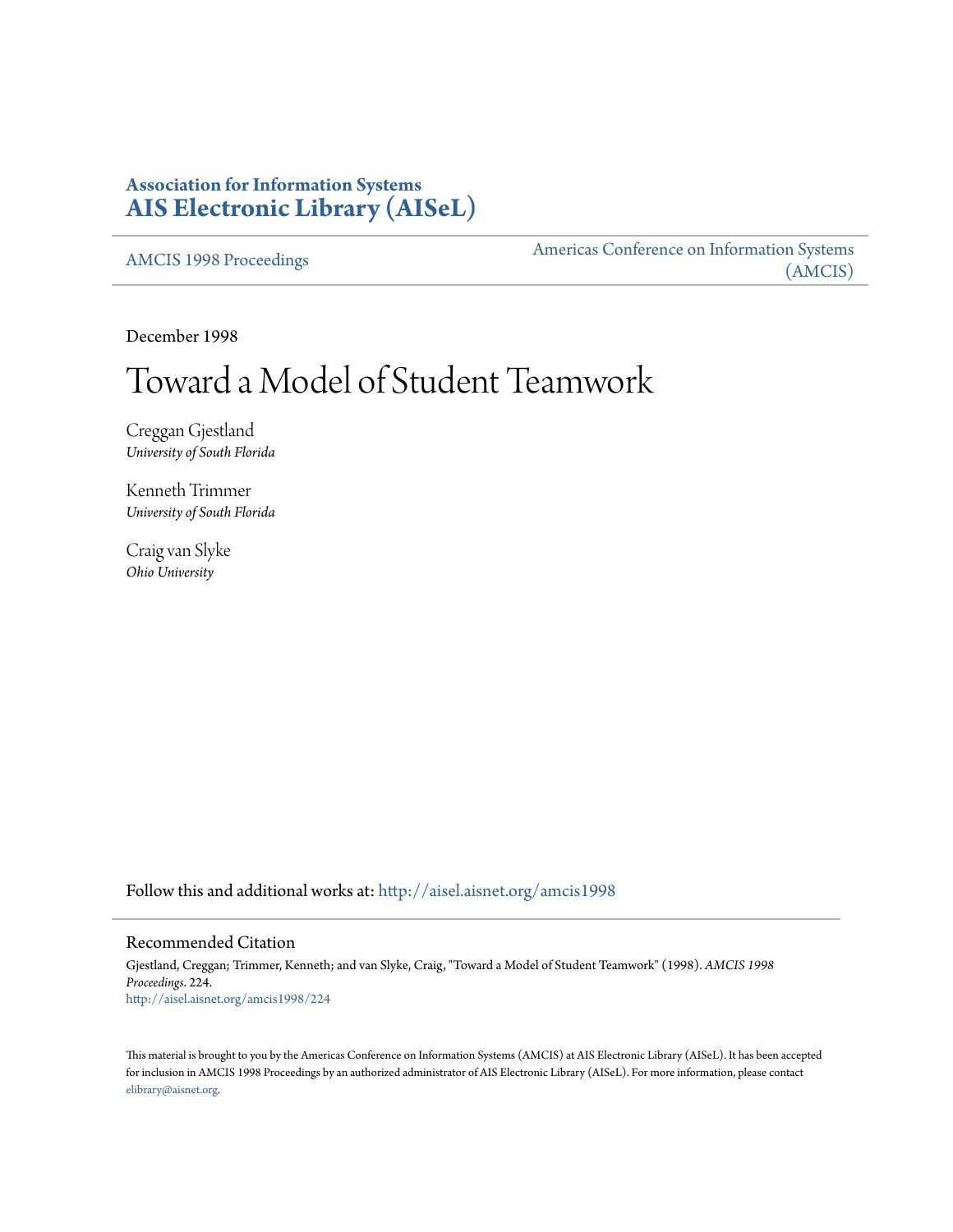# **Toward a Model of Student Teamwork**

# **Creggan Gjestland Ken Trimmer** Department of Information Systems and Decision Sciences University of South Florida

**Craig Van Slyke**  College of Business Ohio University

### **Abstract**

*Teams are widely used in IS student projects. Training in teamwork principles and business process reengineering principles are proposed to facilitate the internal processes of student teams and produce improved outputs.*

#### **Introduction**

As the information systems (IS) field increasingly relies on teams (Abdel-Hamid & Madnick, 1991, Ford & McLaughlin, 1992, Phan, et al., 1995), the need to effectively develop teamwork skills in IS students also becomes increasingly important (Van Slyke, et al., 1997a). This paper proposes a research study that will investigate two factors hypothesized to influence student team performance: teamwork training and business process reengineering (BPR) training. Teamwork training has been shown to significantly improve perceptions of student team performance (Van Slyke, et. al, 1997b). However, we believe that teams that have only received teamwork training will have highly convergent mental models of the organizational processes. We hypothesize that BPR training will allow student teams to generate more divergent mental models, resulting in conflict within the team. Those teams that positively resolve this conflict will produce higher quality process models of the organization. These student team members will eventually become IS employees able to work well within a team environment and develop systems that more completely address the organization's needs and opportunities.

## **Teamwork and IS Students**

#### *Use of Teams in Student Learning*

IS undergraduate students often are confronted with class projects that require them to work in teams (Nance, 1998). Participation in team projects is driven by at least two issues. First, the team is a commonly used organizational form of delivering the information system (Trimmer et al., 1997). Teams within organizations provide for better communication, faster conflict resolution and collaborative problem solving.

Second, the ability to work in teams, teamwork skills, is valued by businesses (Case, 1997). Team-based projects equip students with valued skills in communication, conflict resolution, and problem solving, while they learn to develop systems that meet an organization's needs and opportunities. Unfortunately, teamwork training may not entirely address students' needs.

#### *Process Training and IS Students*

In addition to team based skills, an understanding of business processes has become a desirable trait for IS graduates to possess. The most recent study of key IS issues lists business process redesign as one of the top issues in IS management (Brancheau, et al. 1996). A survey of employers recruiting IS students reported that the respondents gave fairly high ratings to an understanding of business functional areas (Van Slyke, et al., 1997a).

IS students often learn to identify and decompose processes in Systems Analysis and Design (SAD) courses (Hoffer, George & Valacich, 1996). Earl (1994, p. 13) describes a process as "a lateral or horizontal organizational form, that encapsulates the interdependence of tasks, roles, people, departments, and functions required to provide a customer with a product or service". To effectively model a process, the student team needs to consider and understand these interdependencies.

Complicating the process of teams learning how to model processes through data flow diagrams is that teams have been identified as having four general stages of development: forming, storming, norming and performing (Tuckman, 1965). Because we, as educators, are ultimately focused on the team's performance, we should be facilitating them through the difficult stages of storming, which "is characterized by conflict and polarization around interpersonal issues" and norming, where "ingroup feeling and cohesiveness develop" (Tuckman, p. 396).

BPR training is hypothesized to help student teams during these two stages. BPR training is hypothesized by the authors to allow individual students to generate more highly divergent mental models of organizational processes than students that have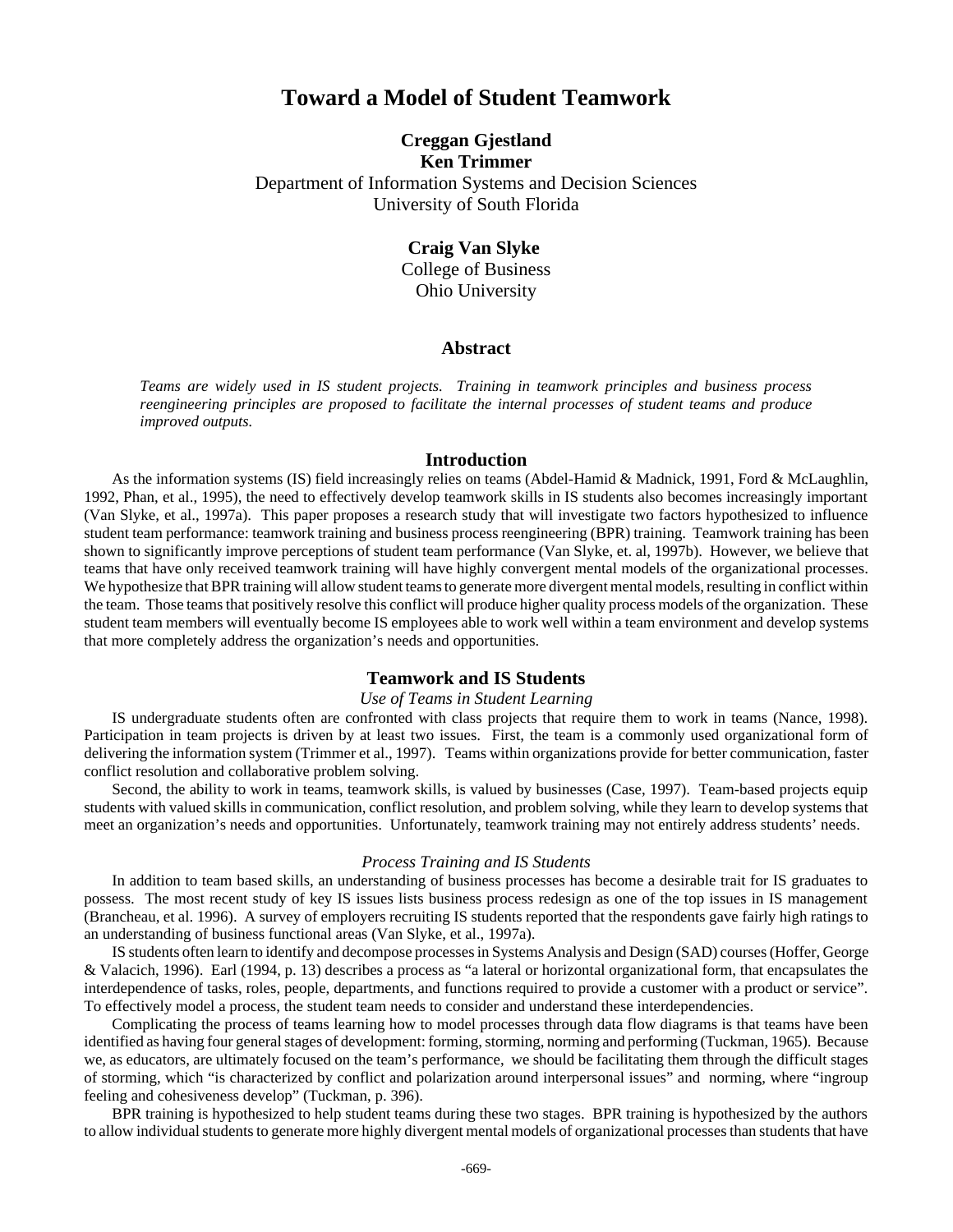not received BPR training (see Figure 1). This is because the students with BPR training will attempt to improve the existing processes, leading to varied solutions. These divergent mental models in individual students will lead to more conflict in the storming stage. Those student teams that experience positive conflict resolution during the storming stage as they move toward consensus will be more cohesive in the norming stage. Negative conflict resolution will lead to less cohesion in the norming stage.



**Figure 1. Model of Student Teamwork**

Thus, a framework is needed that puts into perspective the improvement of organizational processes and interdependencies. This framework should provide students with a strategy for more fully exploring the possibilities of reengineering the existing organizational processes. Such a framework is presented by Kettinger and his associates in their stage activities for business process reengineering (Kettinger, et al., 1997). The first stage is envision, followed by stages for initiate, diagnose, redesign, reconstruct and evaluate. We will be concerned with the three middle stages: diagnose, redesign and reconstruct. The first two stages deal with project identification and initiation which are typically already completed for students, allowing them to

focus on a single project. The final stage, evaluate, occurs after the completion of a project, and again is typically outside the scope of a student project.

Kettinger and his associates state that the diagnosis stage consists of two tasks, documentation and analysis of the existing process. They present a number of techniques, such as process mapping and fishbone analysis, employed within organizations to diagnose problems within the processes. These techniques allow organizations to determine the root causes for existing problems, which then can be addressed. Unfortunately, most students are neither trained in these techniques, nor do they have access to the organizational information necessary to perform them.

The redesign stage involves developing new processes that address strategic objectives and utilize existing resources. New processes can be developed by brainstorming and other creativity techniques, and then modeled using data flow diagrams or other process models. While students are typically trained in the use of process models, they again are not normally trained in changing an organization's processes.

The final stage we are considering, reconstruct, involves the implementation of the revised processes. Force-field analysis can be used by the students to identify forces that may resist changes in the processes. Careful implementation and training plans are needed during this crucial stage.

Exposing students to BPR training and requiring them to use an organized framework to analyze a business situation assists in the formation of mental models. The training in BPR helps students form or refine mental models of business processes and their analysis. When the students then employ the analysis framework these newly formed mental models are refined further. The concept of mental models may help explain the value in the proposed process. Mental models may be thought of as internal representations of systems in a given knowledge domain. Learning can be thought of as a process of building knowledge and refining mental models. Knowledge can be built by using what is known to find sense in new experiences. Existing mental models are used as the foundation into which new information is integrated, thus forming new, more complex, expanded mental models (Tobin & Tippins, 1993).

Mental models of organizational processes can be will be documented using process models such as data flow diagrams. This research will examine the conflict resolution process that teams undergo as they attempt to reach a team mental model of organizational processes.

### **Research Design**

This research is a quasi-experimental design (Cook & Campbell, 1979). Undergraduate student teams in a systems analysis and design course taught over the Summer 1998 semester will be compared to student teams in the same course taught over the Fall 1998 semester. Both courses will be taught by the same instructors. The students in both semesters will receive teamwork training and traditional lectures on process modeling using data flow diagrams. The students will then be given an individual